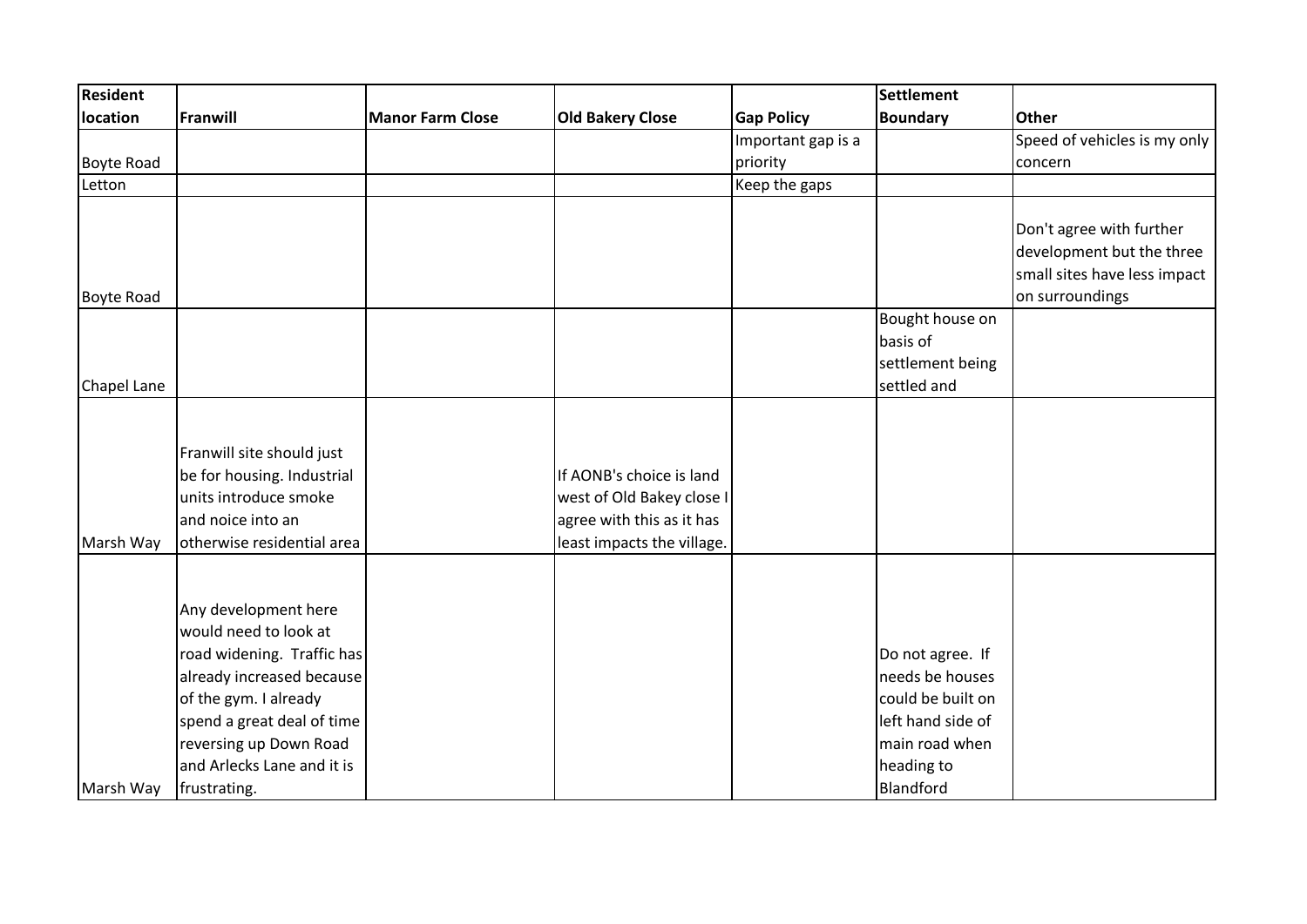|                    | Concerns over road access   |                        |                                                                             |  |                                                                                                                                                        |
|--------------------|-----------------------------|------------------------|-----------------------------------------------------------------------------|--|--------------------------------------------------------------------------------------------------------------------------------------------------------|
|                    | to Franwill site. Arlecks   |                        |                                                                             |  |                                                                                                                                                        |
|                    | Lane is already too narrow  |                        |                                                                             |  |                                                                                                                                                        |
|                    | to accommodate              |                        |                                                                             |  |                                                                                                                                                        |
|                    | construction traffic.       |                        |                                                                             |  |                                                                                                                                                        |
|                    | Bottom of Down Road is a    |                        |                                                                             |  |                                                                                                                                                        |
|                    | pinch point with room for   |                        |                                                                             |  |                                                                                                                                                        |
|                    | only one vehicle at a time. |                        |                                                                             |  |                                                                                                                                                        |
|                    | There will be cosiderable   |                        |                                                                             |  |                                                                                                                                                        |
| Boyte Road         | disruption during the       |                        |                                                                             |  |                                                                                                                                                        |
| Walters<br>Drive   |                             |                        |                                                                             |  | All 3 sites appear not to<br>overwhelm the village. I<br>would hope there would be<br>some affordable housing to<br>encourage a younger<br>generation. |
|                    |                             |                        |                                                                             |  |                                                                                                                                                        |
| Letton             |                             |                        |                                                                             |  | Are the dwellings needed?<br>Spread the sites into 6 and<br>introduce imaginative<br>construction including self-<br>build                             |
|                    |                             |                        |                                                                             |  |                                                                                                                                                        |
|                    |                             |                        | Access via Priory Field<br>could limit parking there<br>and could mean more |  |                                                                                                                                                        |
| Old Bakery         |                             |                        | parking in Old Bakery                                                       |  |                                                                                                                                                        |
| Close              |                             |                        | Close                                                                       |  |                                                                                                                                                        |
|                    |                             | Reservations about the |                                                                             |  |                                                                                                                                                        |
|                    | Reservations about road     | road access from Manor |                                                                             |  |                                                                                                                                                        |
| Manor Farm Caccess |                             | Farm Close             |                                                                             |  |                                                                                                                                                        |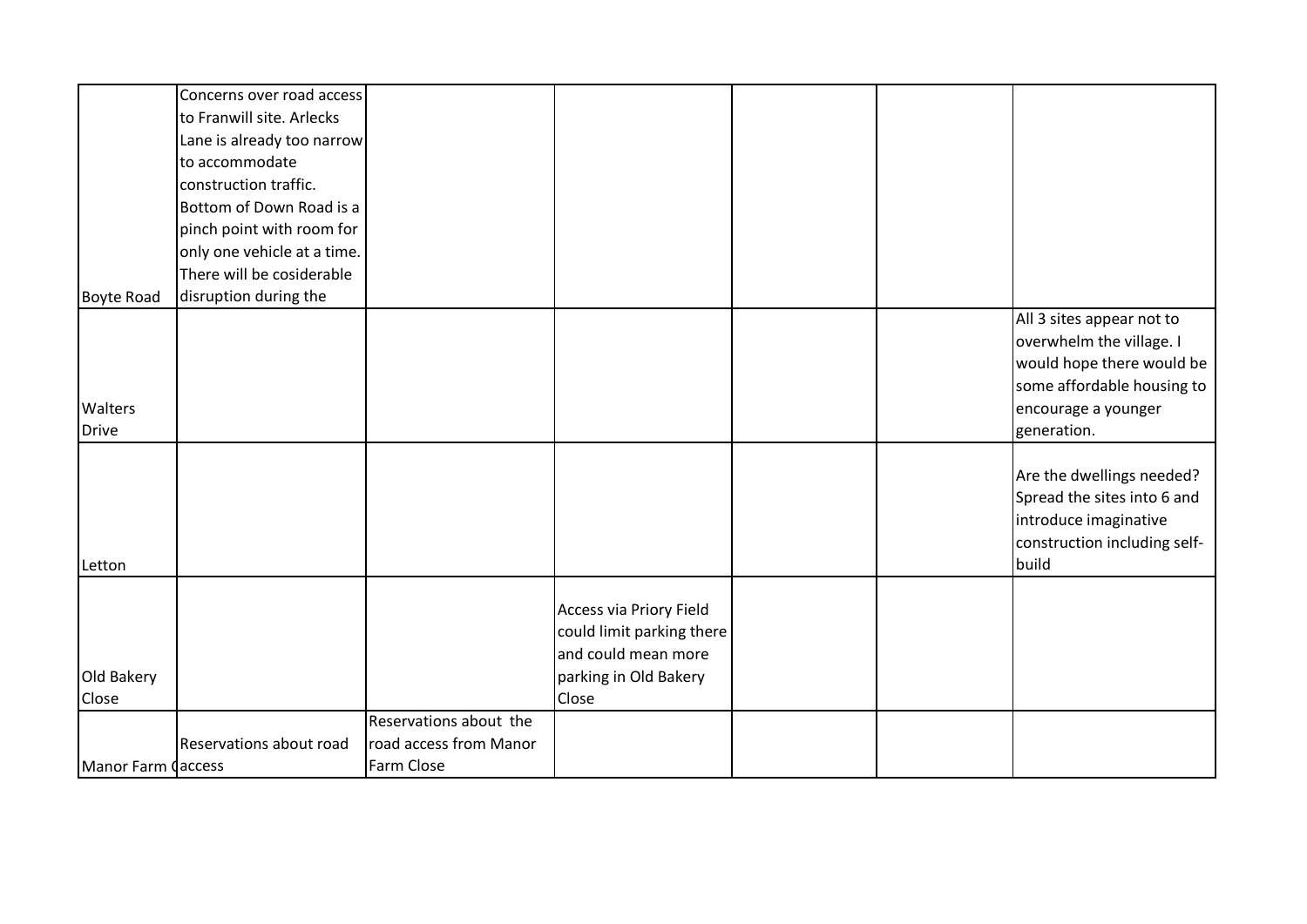| Manor Farm   | <b>Access to Church Road</b>                        | Access to Church Road                               |                         |                    |                                |
|--------------|-----------------------------------------------------|-----------------------------------------------------|-------------------------|--------------------|--------------------------------|
| <b>Close</b> |                                                     | needs great consideration needs great consideration |                         |                    |                                |
|              |                                                     |                                                     |                         |                    |                                |
|              |                                                     |                                                     |                         |                    |                                |
|              |                                                     |                                                     | Impact will be enormous |                    |                                |
|              |                                                     |                                                     | affecting outlook and   |                    |                                |
|              |                                                     |                                                     | devaluing our property, |                    | Will the infrastructure of     |
| Old Bakery   |                                                     |                                                     | also causing a huge     |                    | the local town cope with all   |
| <b>Close</b> |                                                     |                                                     | amount of mess          |                    | the extra buildings?           |
|              |                                                     |                                                     |                         |                    |                                |
|              |                                                     | Should be kept as open                              |                         |                    |                                |
|              |                                                     |                                                     |                         |                    |                                |
|              |                                                     | space as it is beautiful and                        |                         |                    |                                |
| Manor Farm   |                                                     | presents a good view of                             |                         | It is difficult to | Does Pimperne really need      |
| <b>Close</b> |                                                     | village and Church.                                 |                         | approve or reject  | this many houses?              |
|              |                                                     |                                                     | Lack of access via      |                    |                                |
|              |                                                     |                                                     | playing fields and      |                    |                                |
| Old Bakery   |                                                     |                                                     | nursery school would be |                    |                                |
| <b>Close</b> |                                                     |                                                     | greatly affected        |                    |                                |
|              |                                                     | Further development here                            |                         |                    |                                |
|              |                                                     | will have a negative                                |                         |                    |                                |
|              |                                                     | impact on the outlook of                            |                         |                    |                                |
|              |                                                     | the village. It also                                |                         |                    |                                |
|              |                                                     | provides an opportunity                             |                         |                    |                                |
|              |                                                     | lfor further future                                 |                         |                    |                                |
| School Lane  |                                                     | expansion.                                          |                         |                    |                                |
|              |                                                     |                                                     |                         |                    |                                |
|              |                                                     |                                                     |                         |                    | Consideration of school        |
|              |                                                     | Development should not                              |                         |                    | places, GPs, dentists.         |
|              |                                                     |                                                     |                         |                    |                                |
| Manor Farm   |                                                     | be too close to existing                            |                         |                    | Housing design should be in-   |
| <b>Close</b> |                                                     | development.                                        |                         |                    | kreeping with rest of village. |
|              |                                                     | Existing open field is                              |                         |                    |                                |
|              |                                                     | highly valued, not only by                          |                         |                    |                                |
|              | Manor Farm (Agree with new boundary   MFC residents |                                                     | Agree with proposals    |                    |                                |